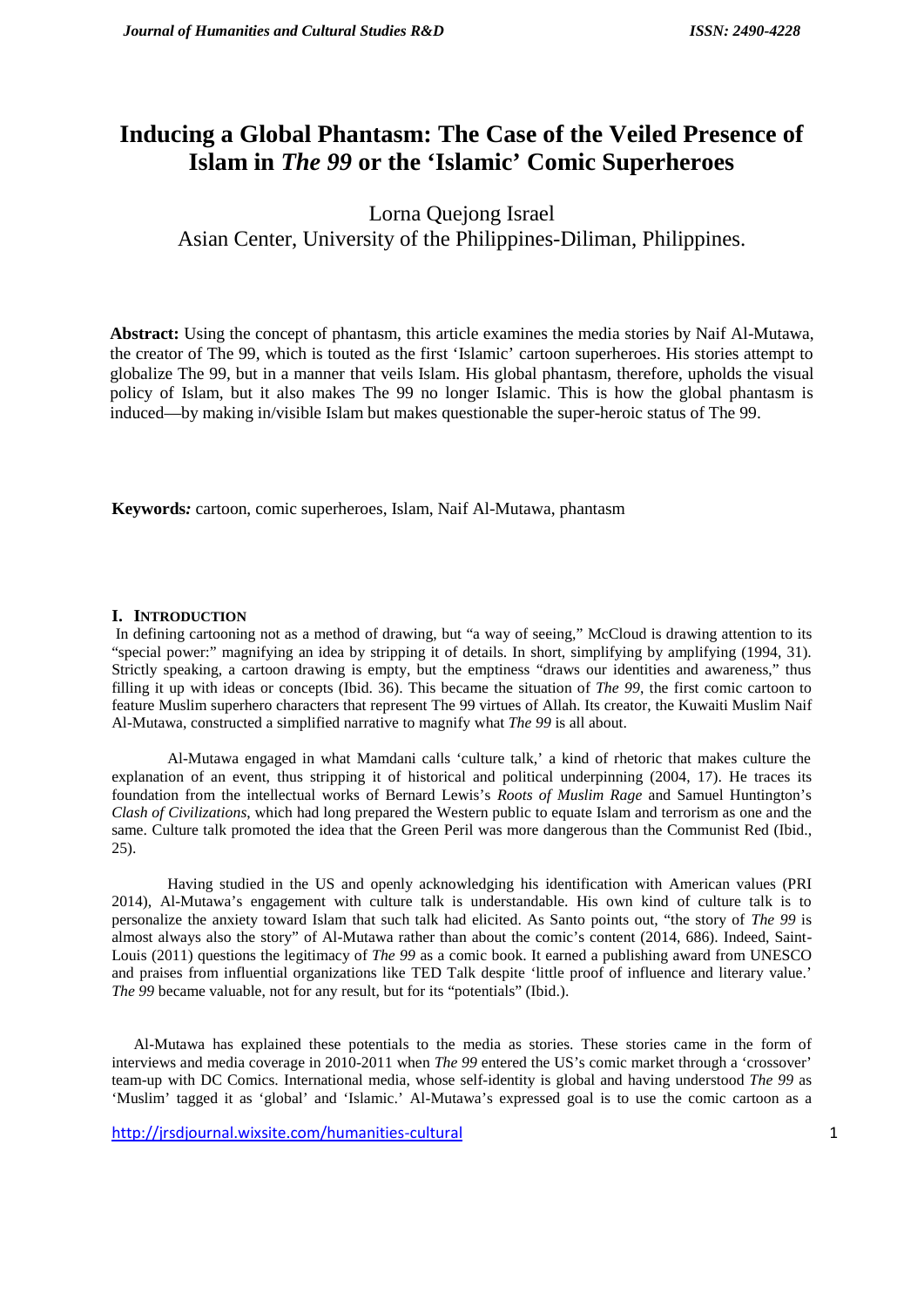medium for 'correcting the negative perception of Islam/Muslim among Muslim themselves. His 'corrective goal' provides the context for his stories about *The 99*, which he constructed as a phantasm to underscore what makes *The 99* global, but not Islamic.

## **II. STORIES AS PHANTASM**

Fox Harrell points out that human condition or that which we accept as reality is 'partly the result of imagination.' Imagining is made experiential by "broader stories" conveyed by different media like film, television, photography or books. These media convey a phantasm, which provides the audience a sensory experience by watching images that also contained ideas or ideas that also suggest an image. Those images and ideas are filled up by our "subjective, emotional and intellectual impressions," hence the notion of phantasm as imagined and experienced by our senses. The diagram below represents how phantasm is constructed according to Fox Harrel (2013, 11-12).

Phantasm (space) is drawn from a cultural worldview, which is basically a source of one's knowledge, beliefs, and values. As such, it also functions as a knowledge domain where one can propose an epistemic space or a shortened version of worldview. Also known as a conceptual space, the epistemic space is framed by arranging ideas or information about the recent event. These sensory images inserted into epistemic space results in the creation of a phantasm. What we see is the phantasm, but not the cultural worldview from which it is derived. By examining these sensory and ideas, one can expose the worldviews being upheld or challenged by that phantasm. Al-Mutawa provides an interesting angle to Fox-Harrel's phantasm revealed; Al-Mutawa hides as much as he reveals.

#### **III. THE COMIC SUPERHERO AS PHANTASM: 9/11 VS THE 99**

The comic superhero is a medium of phantasm. Superheroes, then and now, basically performs the same function: to impart a worldview, an epistemic understanding, of a world has gone awry (Robb 2014, 360).

Ancient myths and legends are littered with 'supermen', gifted by gods with extraordinary powers. They offered explanations of why things were as they were, explaining customs, civilization's institutions, and origins of their specific taboos. From the *Epic of Gilgamesh*, through the Indian's *Mahabharata*, to Homer's *Iliad* and *Odyssey*, right up to the Virgil's *Aeneid*, the epic tale took shape and proved to be a major influence on the creation and evolution of later superhero stories (Ibid., 20-25).

Superheroes are particularly popular during bad times or moments of social unrest and political upheavals, which generate a corpus of explanations from politicians, activists, intellectuals, media organizations and the popular culture industry. These bad times are actually good for the creators of superheroes. The economic boom of the Clinton years bankrupted the Marvel Comic Group, but the Bush/Blair war on terror was profitable for superheroes' writers (DiPaolo 2011, 1). After 9/11, the "villainous Arabs and Muslims" that serve as backdrops to American superheroes "reached a critical mass," thus creating a "market for the increasingly curious" (Phillips and Strobl 2013, 59). Though the 9/11 event "minted" new heroes from the first responders who assisted the victims and survivors, which suggests the notion that the fictional superheroes have nothing to do anymore, the "villainization of the Arab and Muslim continued" (Ibid.). Al-Mutawa has made such villainization the primary target of his phantasm.

Though 9/11 made it possible to imagine the Islamic world as a phantom or a specter, it also iconized anyone who looks like an Arab as both a "Muslim" and a "terrorist." Thus, the phantom is also a phantasm that can be corrected by a worldview of progress, modernity, and secularism. In recent years, the image (pictorial) and the imagery (idea conveyed), the Muslims have sharpened the profile of the terrorists as they started identifying themselves as Muslims (Shyrock 2010, 1). This also strengthened Al-Mutawa's belief that the prevailing Islamophobia is the fault of the Muslims themselves.

*The 99* was launched in Kuwait in 2006 or five years after the 9/11 event. Al-Mutawa's initial epistemic domain is the conflation of 99/11 with 99 by a simple mathematical equation. In an open letter to his son he wrote for the BBC website (2009), Al-Mutawa addresses the third one and recounts how he figured *The 99.*

Khalid, you were born in New York City, shortly after 9/11. I had already made a decision that I needed to find a way to take back Islam from its hostage takers, but I did not know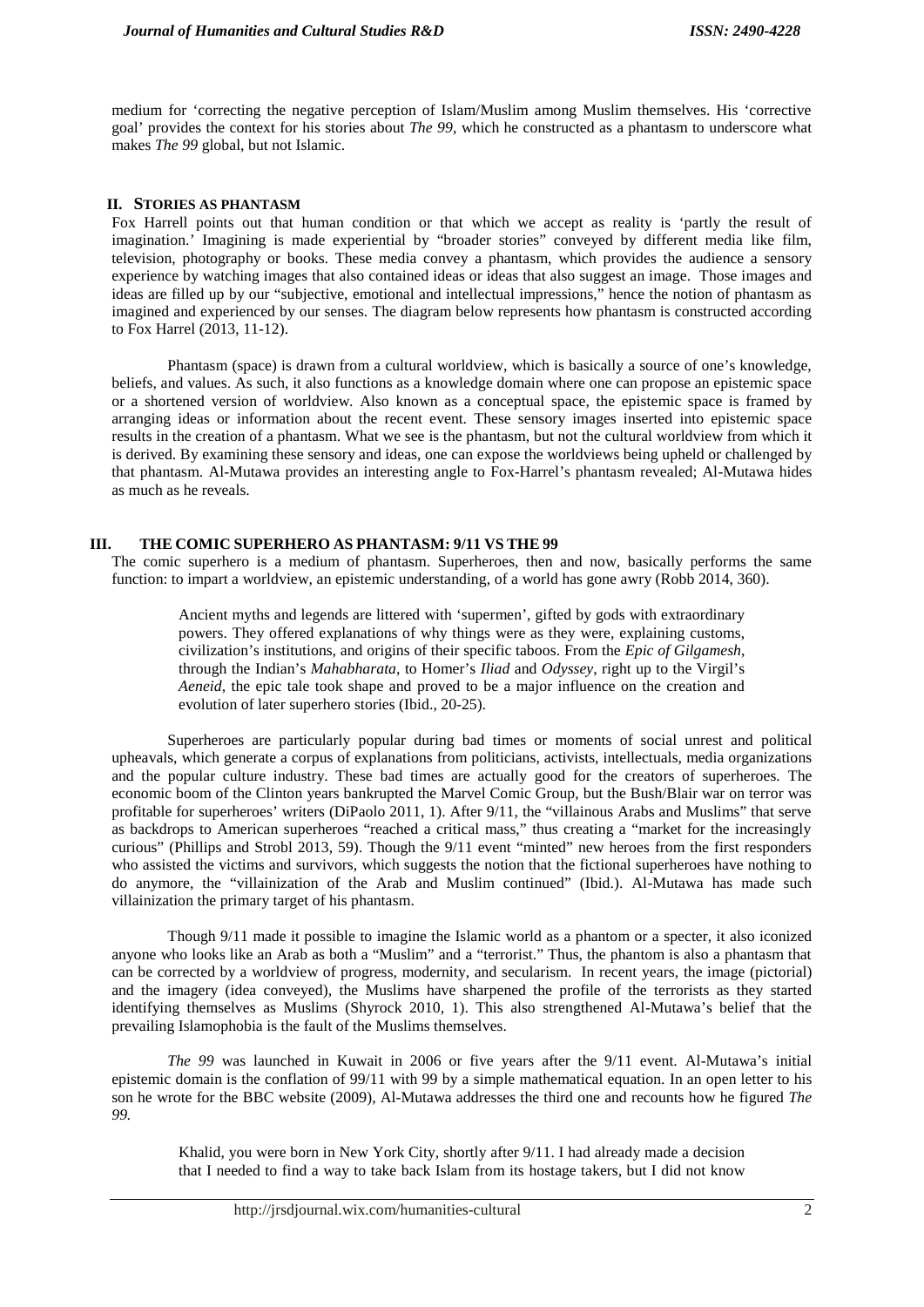how. The answer was staring me in the face. It was simple, and as difficult, as the multiplication of 9 by 11:99.

The mathematics appears simplistic but the outcome appears smart. By equating 9/11 with his 99 comic cartoon project, Al-Mutawa created the figure of the victim—Islam—and the villain—the Muslim themselves. He recalls a pre-9/11 incident in an article he wrote for the CNN (2010). He further describes his action as "a point of intellectual critical mass where my love for religion overwhelmed my sitting in silence any longer."

Fifteen years ago I walked out of a mosque in silent protest of the imam's sermon. The imam was railing against the foreign enemies of Islam and the sinners within. With every genocidal rant came an "amen" from the congregation. As I stood up, I stared at the imam to make sure he knew that at least one person would no longer accept the recipe of his revenge.

Al-Mutawa's is concerned about the image of Islam, of how it is being "manipulated even within my extended family" and how Muslims "see themselves in my part of the world." (Ibid.). He expresses "alarm at how Islam is being seen in the West" after the 9/11 event but stresses 'it is more important how Islam sees itself.' As a licensed psychologist and a father, he thinks children will get "fixated on bad things" (Rogers 2010). In other words, Muslim children might play the role of the villain, which has already been rendered visually.

Upon learning the circulation of children's stickers "glorifying suicide bombers," Al-Mutawa promptly "put his clinical psychology practice on hold" to raise the capital for "heroes the Muslim world could be proud of" (Brittan 2006). The powers and characteristics of a superhero, however, are also "the characteristic of a villain." True villains regard themselves as a superhero and just like the superhero, the villains also regard themselves as the "representative of the values of their society (Fingeroth 2014, 16). But in Al-Mutawa's epistemic domain, such figure of the villain-as-also-hero will have no space.

# **IV. THE ABSENT MUSLIM SUPERHERO AS PHANTASM SPACE**

A moderate, Al-Mutawa considers suicide bombers neither honorable nor heroic-- though they convey the heroic image of self-sacrifice in the name of communal interest (Hassan 2009). As far as he is concerned, it is an expression of violent extremism from which Muslim children needed the figure of a superhero, which Al- Mutawa regards as absent on his side of the world. He points out that superheroes were defending North America and Japan (Macmillan 2008). "But where were the superheroes for children in the Islamic world?" (Haggman 2012). In finding none, Al-Mutawa had created the absent superhero. This absence provides the phantasm space for *The 99*, which Al-Mutawa imagined as fighting, not some actual invaders or oppressors, but ostensibly the perpetrators of Islam's negative image—the Muslims themselves.

Such perceptions have been strongly conveyed by "guns, bombs, and war," which Al-Mutawa believes can only be countered by "crowding them out," that is to present something stronger than "bombs, guns, and war." To a Western audience, these are iconizing acts that picture Islam/Muslim as extremists. Al-Mutawa tells his interviewer "how you compete with that?" Apparently, the approach is not to compete, which is more the language of crowding them out. Thus, in the same interview, Al-Mutawa shifts from crowding them out to "averaging it out" (Ellliman 2012). In other words, make it even. Al-Mutawa demonstrates his averaging-it-out approach by flashing this picture to his audience at his TED Talk (2010). He used this picture to "shock into action" prospective investors of *The 99*. For Al-Mutawa, this picture, which was selling millions, promotes a "culture of violence and death" and needs a counter-image to "save children from embracing" such a culture (Boustany 2006).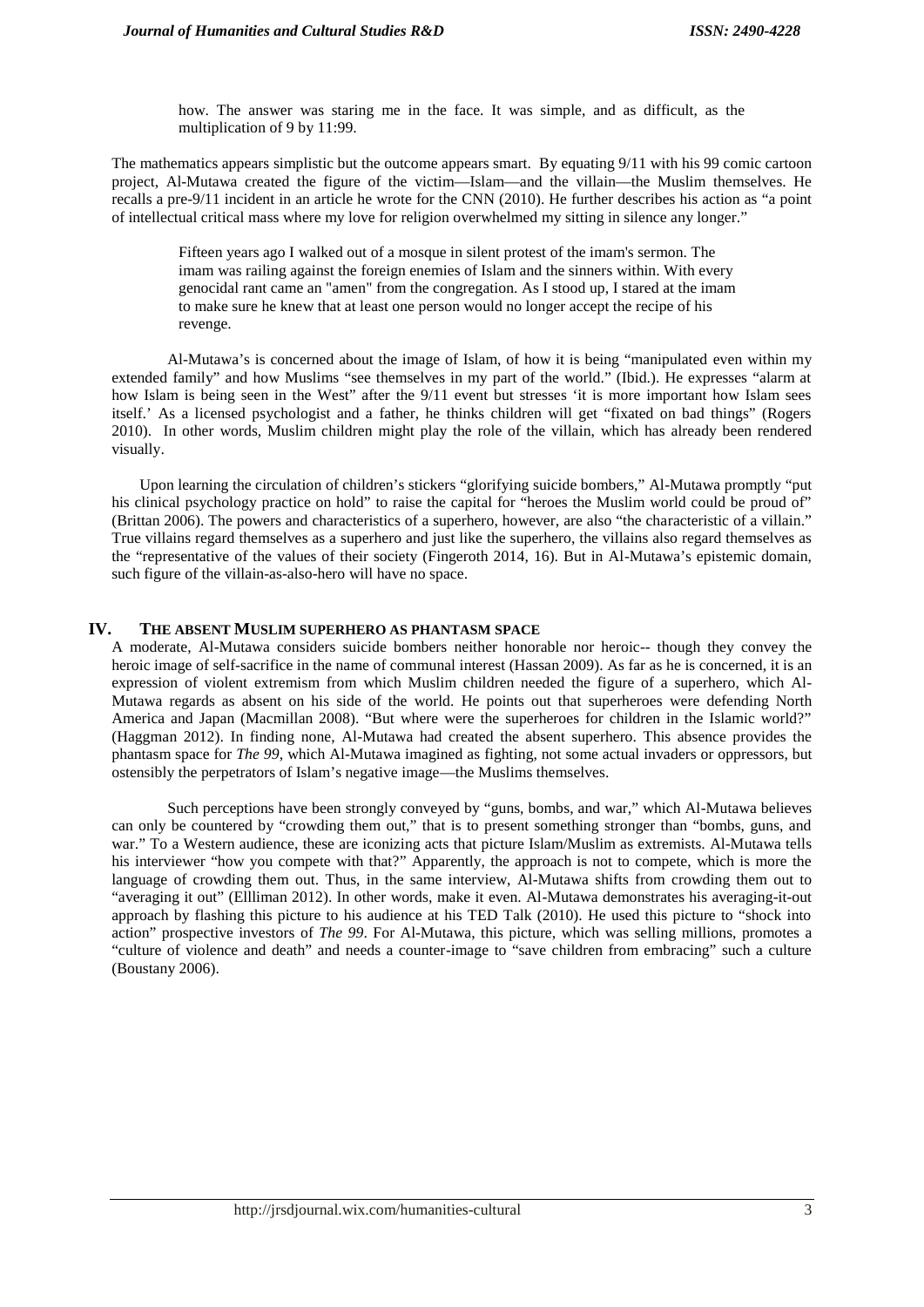

Al-Mutawa annotates this picture by calmly pointing out to an audience that is all too familiar with the sign of the cross and the horror of the swastika symbol: "you know there's a big parallel between bending the crucifix out of shape and creating the swastika." He draws a parallel between the Qur'an being twisted into a suicide bombing belt around a child's body. He informs his audience that there are parents and relatives who find this picture "cute." For Al-Mutawa, Fig 1 is neither cute nor heroic; it is a negative image. He tells his audience that by "linking enough positive things to the Qur'an, then one day we can move this child from being proud in the way they're proud there (Fig 1) to that (Fig 2)."

For Al-Mutawa, Fig.1, which he notes as a source of 'less pride,' spreads hate and must be "named and shamed." Al-Mutawa himself seems to hate and ashamed of what Fig.1 stands for. In an article he wrote, he reveals an affinity with the serial killer *Dexter*, an American television series about a man who witnessed the bloody murder of his parents as a child and grew up to become a serial murderer. Dexter, however, only kills those who deserved to die like his own fellow criminal. Al-Mutawa does not find Dexter problematic; he does not deserve to be caught, unlike 'Muslim protagonists who harm the innocents' (Al-Mutawa, 2015a).

Fig.1 is also very personal to Al-Mutawa. Consistent with his belief in the power of the image is the belief that his sons might become the very image he is trying to counteract. Upon the birth of his fifth son, a relative remarked he had enough "boys to liberate Palestine." He did not want to know if the relative was serious, but "offering my sons as cannon fodder to kill other children in a futile war was not how I wanted to spend my first day with my newborn." Since a war to liberate Palestine is 'futile,' he would rather that his boys win a basketball game (Al-Mutawa, 2015b). Al-Mutawa explains why fighting for Palestinian liberation is futile and won't provide a heroic figure worth emulating:

One thing that kept popping into my mind was the lack of real, proper modern day role models and heroes in our part of the world. Historical figures as role models have issues; it depends on what side you belong. You know the whole George Washington conundrum…to American he's a political hero, to the British he's a political terrorist. So that's the problem with historical figures in Islamic society as well. Except with the prophet (pbuh), there are few people on whom everyone would agree as their hero (Mujtaba 2008).

Al-Mutawa's aversion to the political is evident when he turns into a humorous anecdote an incident he recalls to his TED Talk audience. As an undergraduate student at Tufts University, he distributed free falafel during the school's Middle East Day. A woman, who had just attended an Amnesty International Meeting, approached him and asked, "Who's Falafel?" With the audience laughing, Al-Mutawa emphasizes that misunderstanding due to 'twisting of religion' can be rectified by Superman and *The 99.*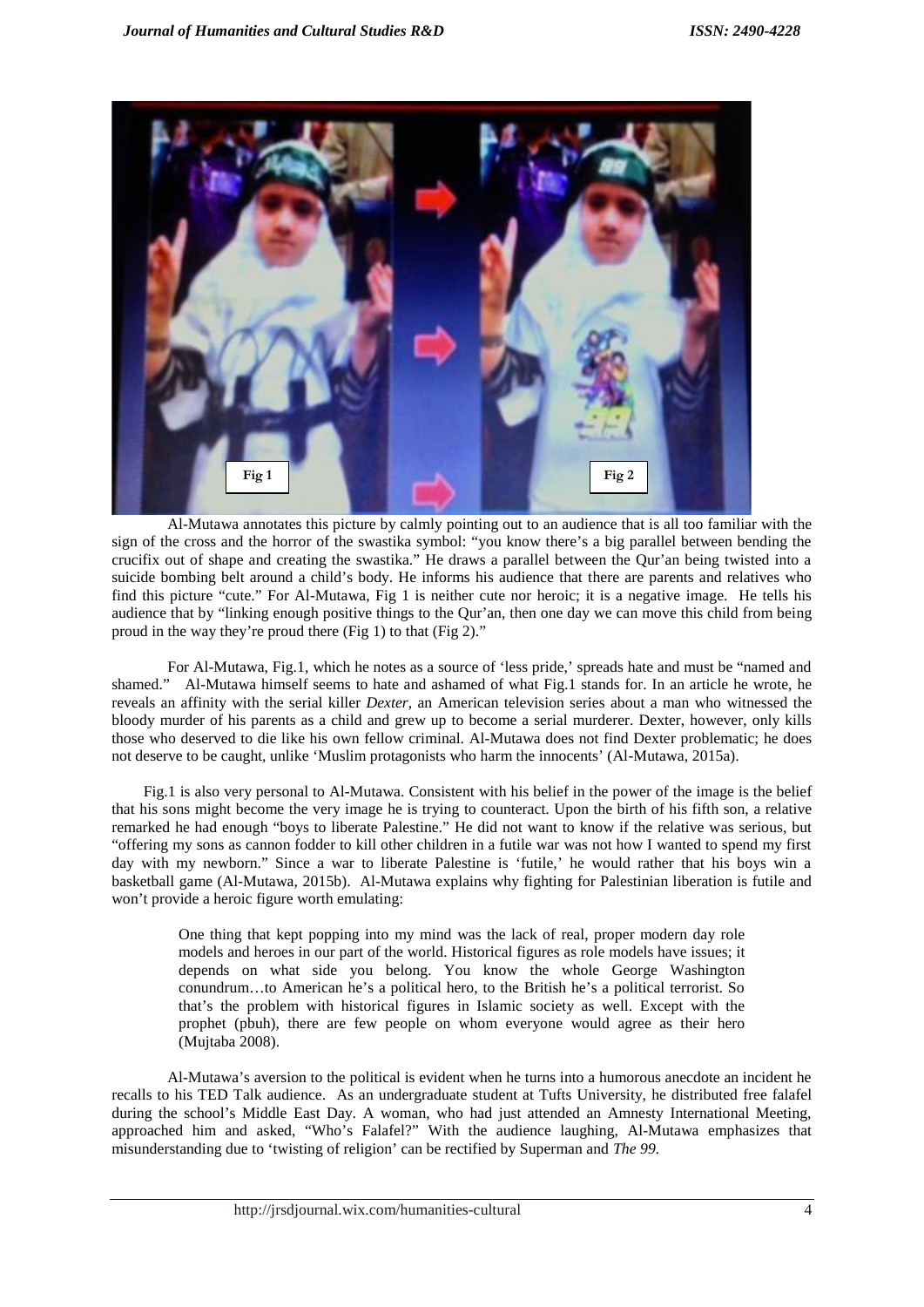Religion is central to Al-Mutawa's phantasm because it is "prone to misappropriations," particularly Islam. He promptly adds, however, that the West is also prone to use 'good books' to violent ends. His favorite example is Salinger's *Catcher in the Rye*, which he thinks was misappropriated by Chapman (John Lennon's killer) and Hinckley (Reagan's failed assassin) (PRI 2014). So why did not Al-Mutawa end up murderous despite being "enamored" with the author that he also read his other novels? He tried to seek the answer by rereading *Catcher in the Rye* for clues on why he himself did not have the urge to shoot somebody. But he "found nothing, "despite the personal effect on him of the author's words. Citing the millions of copies sold and linking the two violent incidents to this novel, Al-Mutawa concludes, "Clearly the fault is that of the reader" (Ibid.).

He had said the same of the readers of the Qur'an, "The problem with what's going on in this part of the world is not the Qur'an. It's the reader. It's not the book." Al-Mutawa portrays that reader as closed-minded and carries in its head 'burning thoughts of hatred' (Solotaroff 2002-2011). Coming from a licensed psychologist, Al-Mutawa's diagnosis of 'bad reader' of a 'good book' sounds simplistic. But it resonates with a public that would find it easy to explain away a murderer as psychotic. For what is a psychotic but a shortened explanation of the political, cultural, and moral ramifications of a violent act? Al-Mutawa labels those who literally venerate the Qur'an and disregard its literary 'depth and meaning' as 'shameful' and those not open to outside ideas as having a 'diseased intellect.' He calls the Kuwait court that was about to issue a verdict if he had indeed 'insulted' Islam by creating *The 99* "the dumb fish in the desert" (Al-Mutawa 2015a).

Responding to media's call for Muslims to apologize for the terroristic killing at *Charlie Hebdo,* which published a cartoon of the Prophet Muhammed, Al-Mutawa put himself on both sides of the clearly divisive situation. Siding with Islam's graphic policy, he considered the magazine's "content as heinous and hateful." But he won't apologize for acts inspired by "illiterate imams who spew hatred in their pulpits" and carried out by the "deranged, the ill-informed and the uneducated" (Al-Mutawa 2015b). His unapologetic statement further underscores his mission to 'correct' the image of Islam among Muslim themselves (Ahmad 2010). As proof the power of imagery, he cites the American television show *The Cosby Show* and how it "changed African American view of themselves" (Al-Mutawa 2015c). He likes to mention that the show did not make any reference to racial inequality at all, "just positive representation" (Radio Netherlands Worldwide, 2011).

Associating one with the other is Al-Mutawa's phantasmic space because he believes in 'learning by association' as he tells his TED Talk audience. Through learning by association, he has effectively made the audience see the link between religion and superheroes.

#### **V. RELIGION AS THE EPISTEMIC DOMAIN OF SUPERHEROES**

Al-Mutawa is not exactly introducing a new meaning about religion, but he is posing an epistemic space where the Islamic superheroes can be easily inserted into the existing worldview or knowledge about the superheroes. As he likes to emphasize, Western superheroes are also affiliated with a religion. Moreover, Islam and Christianity "were born in the same neighborhood under similar conditions" (Al-Mutawa 2010). Jewish writers created Batman and Superman based on the Bible (Haggman 2012). Superheroes, "like the prophets," have missing parents and received a message "from above just like the prophets." Superman was sent to earth "in a pod much like Moses" and his father, Jor-el, tells earth, "I have sent to you my only son" (Al-Mutawa 2010).

In another simple but informative observation, Al-Mutawa points out that, though god-descended, these superheroes are not religious, for instance, they do not pray (Rogers 2010). Al-Mutawa likes to stress that it is their non-religiosity that makes them universally acceptable, which could be applied to *The 99:* "The premise is that I've secularized the content and archetypes from the Qur'an so the storyline is universal and applicable to everybody" (Kennedy 2011). In interview after interview, Al-Mutawa would draw attention to this premise. He would tell his prospective investors that 'western comics books were based on Biblical archetypes" so why not a comic book based on Islamic archetypes (KUNA 2013). He also likes to tell his audience that Pokemon is based Japanese values that also achieved a global following.

Pokemon is also something close and personal to Al-Mutawa because he got the idea of The 99 attributes from Pokemon's 300 attributes. "Pokémon spurred the idea for *The 99* and if I was going to write something, it would have to be something that has the potential of Pokémon," (Kennedy, Ibid.) If such a recognizably Japanese name made it to the global, then it could be done to something unmistakably Islamic. Indeed, the media bannered *The 99* as "Islamic" in headline after headline. Al-Mutawa prominently displays some of these on *The 99* page of his website with Newsweek giving it a full cover treatment. A click of this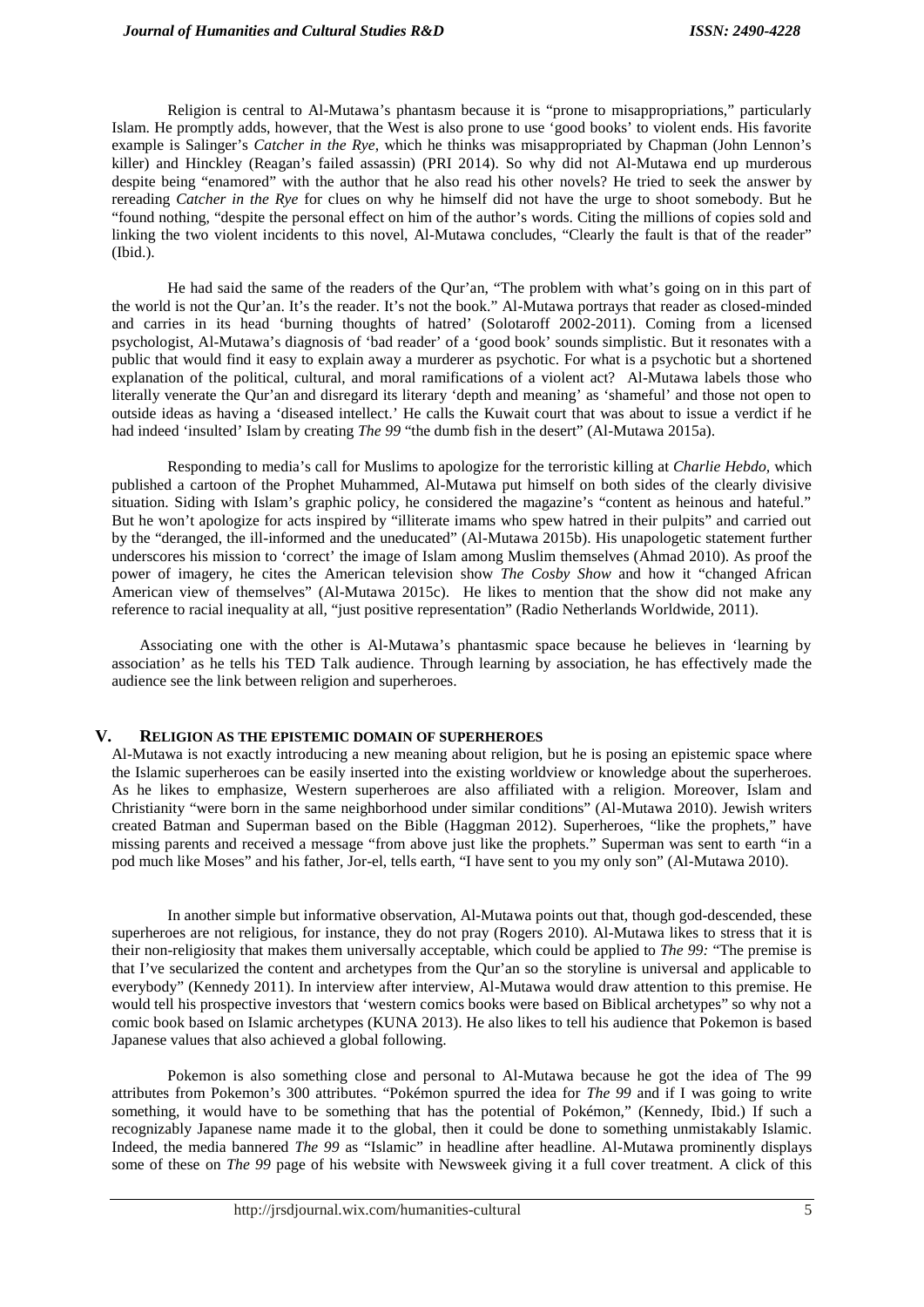photograph leads the reader, not to the full article, but to an enlarged version of the same photograph http://www.al-mutawa.com/newsweek/.



This web page is consistent with Al-Mutawa's concerned with dissociating Islam from *The 99.* Initially, the only apparent Muslim in the Newsweek cover is the word Muslim although the characters are not immediately recognizable as Muslim or Arabic. But there, in the far right corner of the cover, is a mosque or rather what looks like a mosque. One could easily mistake it for a castle or a palace, which is just as well. Al-Mutawa would like to see the day when children will not recognize it as a mosque, but identity it according to their cultural terms. A child calling the mosque a temple or a church is for Al-Mutawa mission accomplished. As proof that this is possible, he cites his Irish Catholic teacher who thought that Muslims "were all Irish Catholic!" (Kennedy 2011).

# **VI. THE DISSOCIATED ISLAM FROM THE 99 AS PHANTASM**

Al-Mutawa's technique of associating *The 99* with the universal, and therefore, its global character, is also his technique of dissociating it from Islam. He has assembled his own version of the news about *The 99* not only to emphasize the magnitude of media attention it generated but also to de-emphasize their emphasis.

In Al-Mutawa's version of media coverage, *The 99* is emphasized as global (East and West) with such attributes as 'working together,' eschewing 'hatred and selfishness,' inspiring for its 'cultural, historical, and philosophical values,' and 'secular yet spiritual.' In contrast, the stress in the original news article is on the religious affiliation of *The 99:* Islamic, Muslim, Qur'an, and 'terrorist.' Al-Mutawa's version is consistent with his goal of secularizing Islam through *The 99*.

As a medium of 'secularized Islam,' Al-Mutawa explains that *The 99* is "inspired by Islam," but "it is not Islamic" (Moulthrop 2012). Al-Mutawa emphasizes that though the characters 'personify the attributes of God,' they do not pray (Boustany 2006), go to the mosque or talk about Islam (Hagmann 2012). The editor of *The 99,* Marie Javins, echoes Al-Mutawa's definition of a secularized Islam, "they are *not* Muslim superheroes- we don't identify them as religious or not religious" (Moore, n.d.). Asked if "Islam is invisible" in *The 99*, Al- Mutawa replies "No, it's subtle...Islam as a religion is not in there."

Making Islam not obvious in *The 99* is, for Al-Mutawa, to "beat" religious extremism. To demonstrate how this will happen, Al-Mutawa another association: how art and culture prevailed over medieval Europe during the Reformation and Renaissance, and adds "that's what has to happen in the Muslim world" (Ibid.). The association, however, is meant to detach Islam from *The 99* as Al-Mutawa positioned it in the realm of art and culture. In that realm, the task of *The 99* is not religious but to "bring back wisdom and reason back to the world" (Ibid.). Al-Mutawa explains the "essence of *The 99*:"

The concept of *The 99* doesn't directly incorporate Islam. It's only about its positive values. When you read the comic, there's no mention of Allah or the Prophet (pbuh).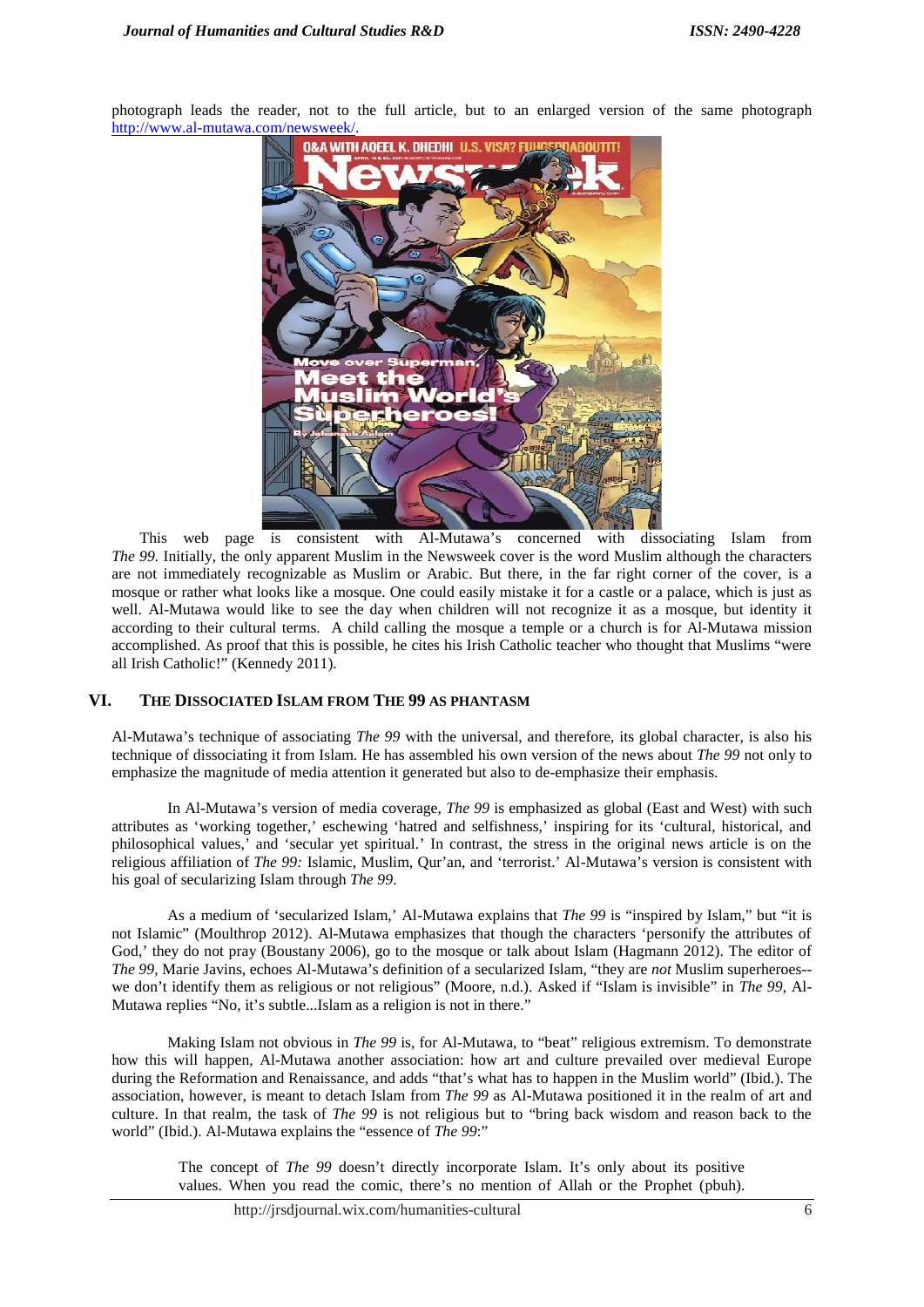Nobody is praying, nobody is reading the Qur'an. There's no religion in the book. It's based on the basic human values that well share, the real virtues of Islam, the attributes of Allah...generosity, strength, wisdom, foresight, and mercy. This is the essence of *The 99* (Mujtaba 2008).

The translation of *The 99's* essence is built around the formula of a group of young male and female heroes who are given 99 stones that contain The 99 attributes of Allah. The stones contained the preserved knowledge of the great library of Baghdad prior to its destruction by the Mongols in 1258. These stones have been dispersed in 99 countries, hence, *The 99* characters are also drawn from different countries, both Islamic and non-Islamic, East and West. Al-Mutawa considers The 99 dispersed stones as the 'personification of the modern Islamic diaspora' (Ibid.).

Diaspora is another familiar term and strongly associated with the Jews and the imagery of forced displacement. Al-Mutawa seems to be forcing the same for the Muslims, but this for the purpose of underscoring his idea that "there is nothing fundamentally different between Islam and any other belief on Earth or any other way of being human." Thus, when asked if the characters in *The 99* are meant to be Muslim since Islam is not mentioned, Al-Mutawa says "we don't say...The 99 attributes of Allah are attributed that not only Muslims value but humanity values." These values, if detached from religion 'would bring us together' (Solotaroff, 2002-2011).

For Al-Mutawa, the Muslims are not together—with the rest of the world. Unlike minorities whose culture has already been integrated (Jewish Hannukah now scheduled during Christmas), Muslims (considering their large number in across different parts of the world), according to Al-Mutawa, have 'isolated themselves' (Ibid.). Al-Mutawa's solution is not to mention the word Muslim or Islam. This solution has been achieved by not hiring Arab or Muslim talent for *The 99* (Santo 2014, 686). One of *The 99's* talents who wrote for the series Batman and Superman stressed the no-difference approach, "Honestly, the only difference is in the specifics. It's the exact same thing. There's virtually no difference at all" (Cadwalladr 2010). This clearly creates a blank in the mind of the audience.

To what form then can *The 99* become visually appealing? Al-Mutawa admitted that "I knew from the beginning that I wanted *The 99* to look like an American comic book" (Vazquez, n.d.). So why not go straight to creating an American cartoon? "I am not naive. If it were the 98 superheroes, or the 101, no one would be interested in the stories" (Zekri 2007).

# **VII. ISLAMIC ARCHETYPES/STEREOTYPES AS EPISTEMIC SPACE**

The different specifics that did not make any difference at all are the "Islamic archetypes," said Al-Mutawa who further explains that he did not want a "Middle Eastern style or invent anything new or unusual' (Vazquez, n.d.). With his archetype in mind, Al-Mutawa admits "always having to correct people" who have stereotyped *The 99* as Islamic: "It's not Islamic. It's inspired by Islam. It is inspired by Islam in the way that so many American comics are inspired by Judeo-Christian archetypes" (Ibid.).

When asked what are the archetypes in *The 99*, Al-Mutawa cites a) the Noor stones containing the "wisdom of the ages," which has a self-updating mechanism so that knowledge is not frozen in the past; b) characters work in groups of three young people, which make the stone more effective than if they were old; and c) the stones are subject to misuse. His basic premise is that if religion is used for the wrong reason, "you get to blow yourself up. That's where I'm coming from" (Ibid.). To his interviewer (Vazquez) Al-Mutawa's archetypes appear more symbolic rather than Islamic. He asked what exactly makes them Islamic. Al-Mutawa's answers by reverting to what he has already denied or rather what he specifically said as 'we don't say.'

Well, for one thing, all of the characters' powers are based on the attributes of God. But also the main bad guy's name is Rughal. And as any Muslim child can tell you, Abu Rughal is the name of the one who gave directions to King Abraha's army, which was marching on the Kaaba to destroy it the year the Prophet was born. It's known as the Year of the Elephant, because there were elephants in Abraham's army. Now in the Qur'an,…

In the course of the interview, Vazquez politely told him, "it just seemed interesting to fight stereotypes with things that are sort of blank." Al-Mutawa conceded that to a non-Muslim, *The 99* are simply good stories, but Muslims would know that these stories are from the Qur'an (Santo, Ibid.). Clements and Gauvin (2014) find that Kuwaiti students recognized Islam in *The 99* despite non-reference to Islam. Some of them agreed with the principle of *jihad* as a "defensive force" and the absence of graphic violence (42). Clements and Gauvin,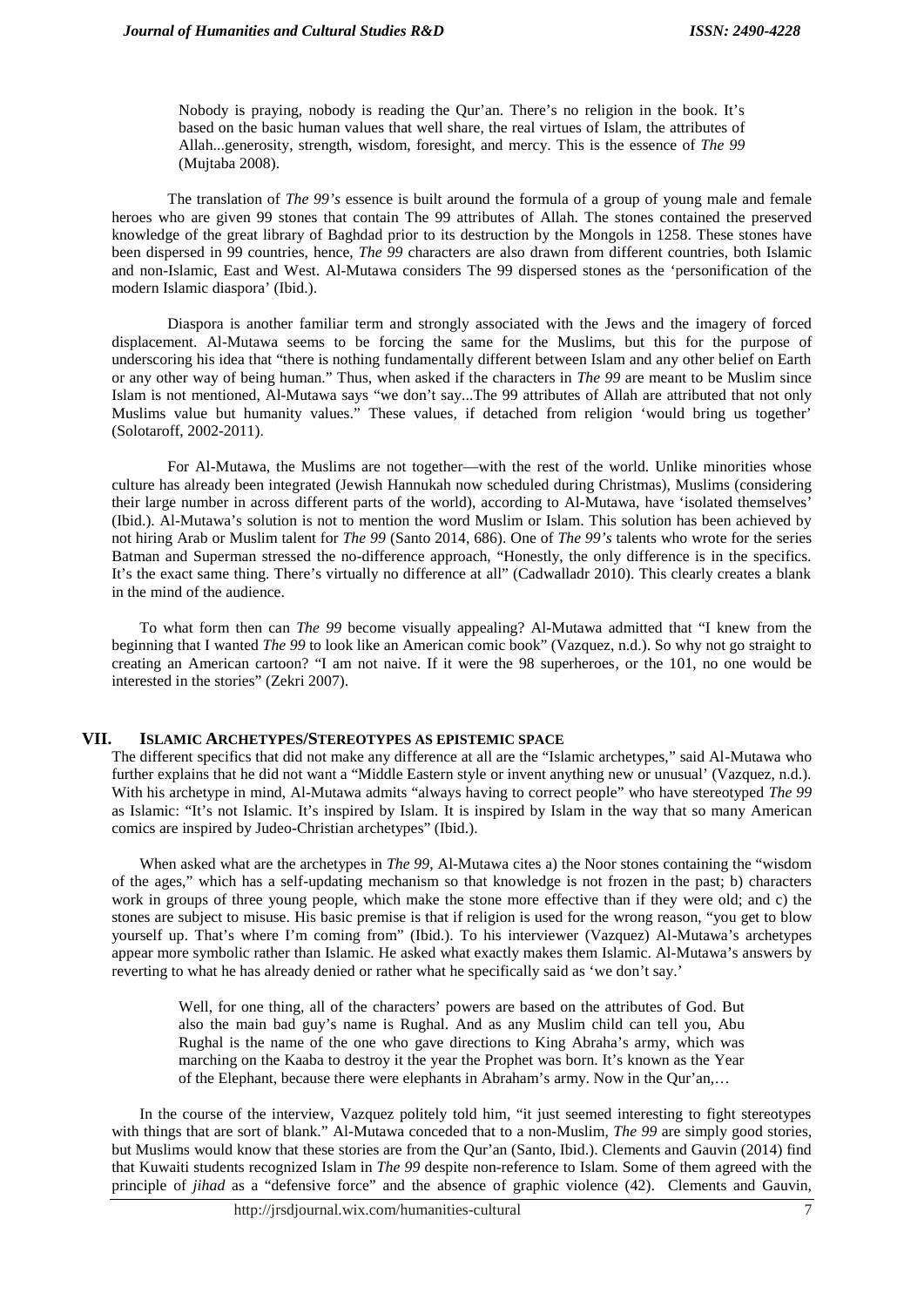however, note that none of them sensed the "revolutionary implication" of *The 99*: that the young are the most appropriate bearer of Islam's virtues (58). They rationalize this by pointing out the Kuwaitis are generally happy with their political leaders and value the 'wisdom of their elders' that having the youth take on a leadership role is one "particular idea not consonant with Islam" (58).

Al-Mutawa, however, might disagree with their observation that attempts to link Islam and *The 99*. In another radio interview, he was asked again why the characters are "not overtly religious?" He emphatically underscores that the "keyword is not Islam, it is humanity."

I am not interested in spreading Islam. Put human values, that's what human being can agree on. When you put on religion or behavior [such as praying], people will disagree (Radio Netherlands Worldwide, 2011).

In another interview, he calls *The 99* as a way of saying "Hey, this is how I personally choose to portray Islam." He hopes that someone would respond by saying "Hey, this is how I portray it" (Musaji 2011). Someone did and led *The 99* to the *Justice League of America*. Once again, Al-Mutawa's 'learning by association' did the trick. Obama had publicly praised Al-Mutawa at the 2010 Presidential Summit on Entrepreneurship for "spreading tolerance and *The 99* as "most innovative for capturing the imagination young people" (Walid 2011). Having already established a personal connection with DC Comics, Al-Mutawa prompted them to put *The 99*, in the same way, Marvel did it to Obama upon his historic election as president.

For Al-Mutawa, Marvel had "pulled a cheap shot" when Obama became president, but DC Comics "has the opportunity to fulfill Obama's vision" (Rogers 2010). Needless to say, it was also Al-Mutawa's vision, but once hidden and revealed by the prestige and stature of an American president. Indeed, the entry of Obama has been noted as 'legitimizing' *The 99* (Ibid.).

#### **VIII. THE DIMINISHING PHANTASM SPACE OF THE 99**

The 'fulfilled vision' was the 'crossover' of *The 99* and the *Justice League of America* (JLA) composed of Batman, Superman, and Wonder Woman. The idea of crossover is an epistemic space. Not only is it a 'rare' feat for two sets of superheroes teaming up to battle bad and evil forces, it also serves as a 'corrective' for the 'Arabs evils' that have been beaten by Batman, Superman, and Wonder (Cadwalladr 2010). As a phantasm, the crossover becomes a shared space for the meeting of "East and West," which is another shortened version of imagining the Islamic world with the rest of the world. Such a shared phantasmic space, explains DC's Fabian Nicieza, involves a "combination of seasoned veterans (JLA) and young, idealistic heroes (*The 99*). He tries to force an image of fun by making "odd combinations" like the friendship of Women Woman and "the cute" eight-year-old Samda the Invulnerable (Rogers 2010).

The DC expressed support of "The 99's mission of universal peace and brotherhood," but it is a qualified "brotherhood." The *Justice League* has full command of all situation, but "*The* 99 have to work in little ways" to assist civilians and "also" in solving problems peacefully. And this exactly what is visualized in the six crossover issues of *The 99*/*JLA*. The old, veteran, and professional superheroes have been endowed with command and control, thus, diminishing the presence of *The 99*. This is apparent in the crossover covers of Issues 1-5.

The cover of Issue no.1 introduces both world's superheroes with the *JLA* assuming the role of the 'greatest' and *The 99* as the 'newest.' The teaser conveys the idea that the *JLA* has 'joined' *The 99* to create unbeatable "super-powered beings." The word is double-edged for it implies the union of equal while also suggesting that *The 99* needs the other for its super-power qualities. This is represented by the most familiar image of Superman and Batman enclosing *The 99's* characters, particularly the women.

The seemingly questionable super-power of *The 99* becomes clearer in the cover teaser of Issue no.2. It actually asks "how can *The 99* hope to stop an out-of-control Superman?" It gives a tentative answer: 'perhaps with the help of Batman and Wonder Woman, *The 99* can make a difference.' But the help simply underscores the uncertainty of *The 99's* power.

The cover of Issue no.3 poses the same question (Can Hafiz harness the stone's power) as JLA's Hawkman is made to "join" three members of *The 99* in earthquake-devastated Brazil thus conveying the idea that without the *JLA*, *The 99* is inadequately super though they are given prominence in the cover.

Issue no. 4 attempts to even it out between *JLA* and *The 99* as shared the 'strain of dealing with an alien invasion.' However, it is up to *JLA's* Batman to find the one item that would save the "two venerable superhero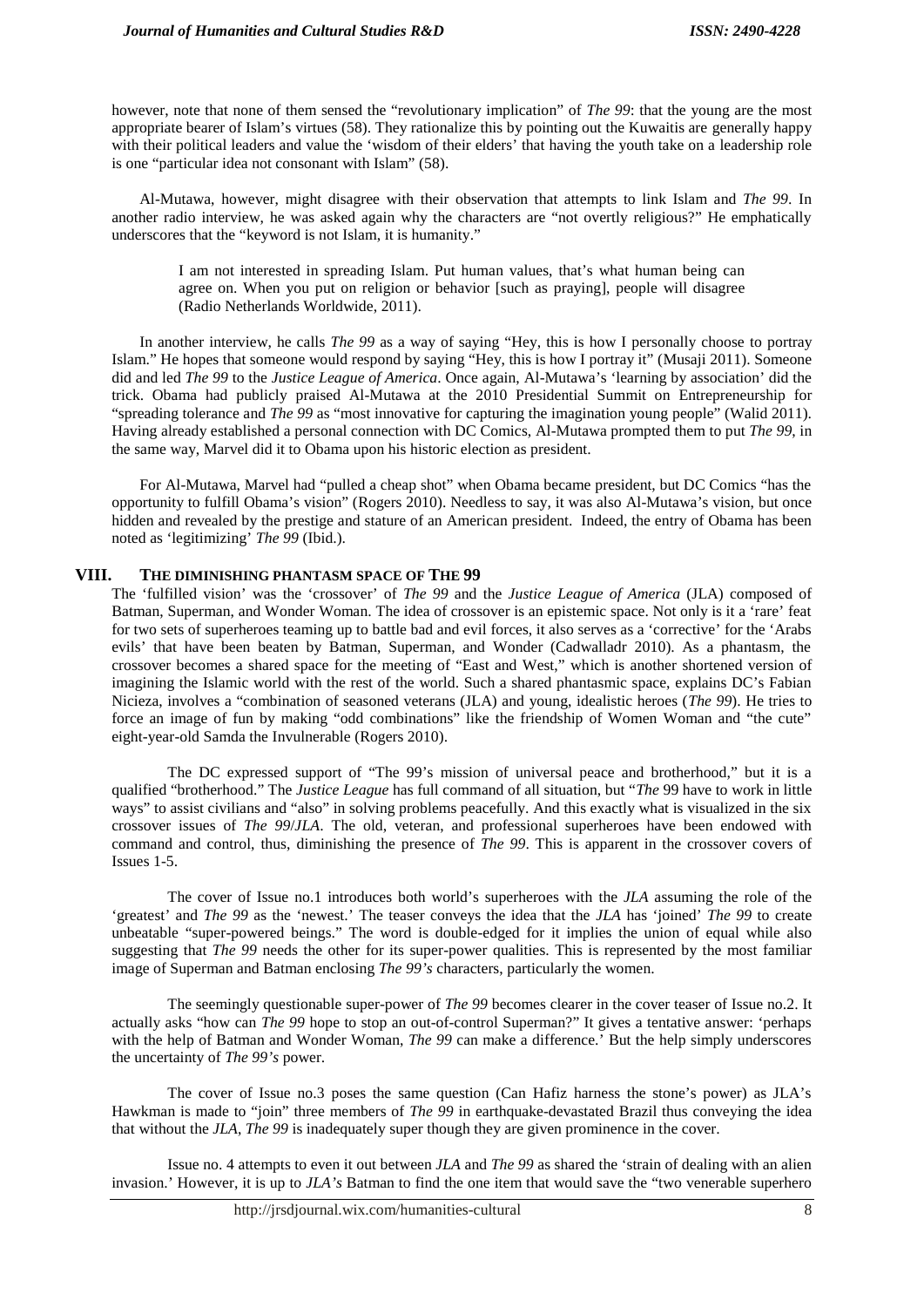team." Thus, the visualization of this issue's cover prominently projects an unassailable Batman in contrast to the struggling characters of *The 99.*

Issue no.5 repeats the prominence of *The 99* on the cover. The teaser, however, puts into question the integrity of their team-up with the *JLA.* "Can the united 99 and the JLA" saved Dr. Ramzi's vision of global harmony? They did, proving that the two "disparate teams" can pull themselves together (Issue no. 6). But the final issue of the crossover, however, bows to the veterans and the old, or more precisely, the young literally bowing down to the upright positioning of the old and the veteran *JLA.*

## **IX. CONCLUSION: PICTURING THE BLANK OR THE IN/VISIBLE**

The *JL/The 99*crossover issues did not deviate from Al-Mutawa's vision, which he first presented during his 2010 TED Talk. Understandably playing into his American audience's cultural sensitivity, Al-Mutawa first flashed the picture of the *JLA* followed by *The 99*.



Note that the title of Al-Mutawa's slide makes an explicit reference to the Holy Cross while he completely omits Islamic references to The 99's characters as he introduces some of them to his audience. He has maintained the same position of muting or making invisible the Islamic derivation of *The 99.* No doubt, Al- Mutawa will always be asked on what makes it Islamic-inspired to an audience curious or unfamiliar with it and he will provide the same answer—of leaving one's imagination blank until he fills it up with information and icons that are already global, and therefore shared, in the first place.

Al-Mutawa's phantasmic stories, which literally cover-up the Islamic in *The 99* are also a screen against picturing it as Islamic or Arabic, which is a seeming conformity with Islam's visual policy on its god. Its global rendition by DC comics effectively makes it in/visible. It is there, but it is not immediately seen as Islaminspired unless Al-Mutawa explains. In other words, it is global because it is not Islamic.

In another interview, Al-Mutawa is asked to choose between the power of flight and the power of invisibility. He chooses invisibility because it "takes the pressure off" (Burney 2011). Without Al-Mutawa's stories, the pressure of being Islamic/Muslim is divested from *The 99*. But his phantasmic stories also create the same effect—of making Islam dis/appear—into the heroic prestige of Superman et.al. If such is the case, *The 99* are neither super nor heroes. They are basically an empty cartoon from which a phantasm can be drawn.

# **REFERENCES**

[1] McCloud, Scott, *Understanding Comics: The Invisible Art* (New York: Harper Perennial, 1994).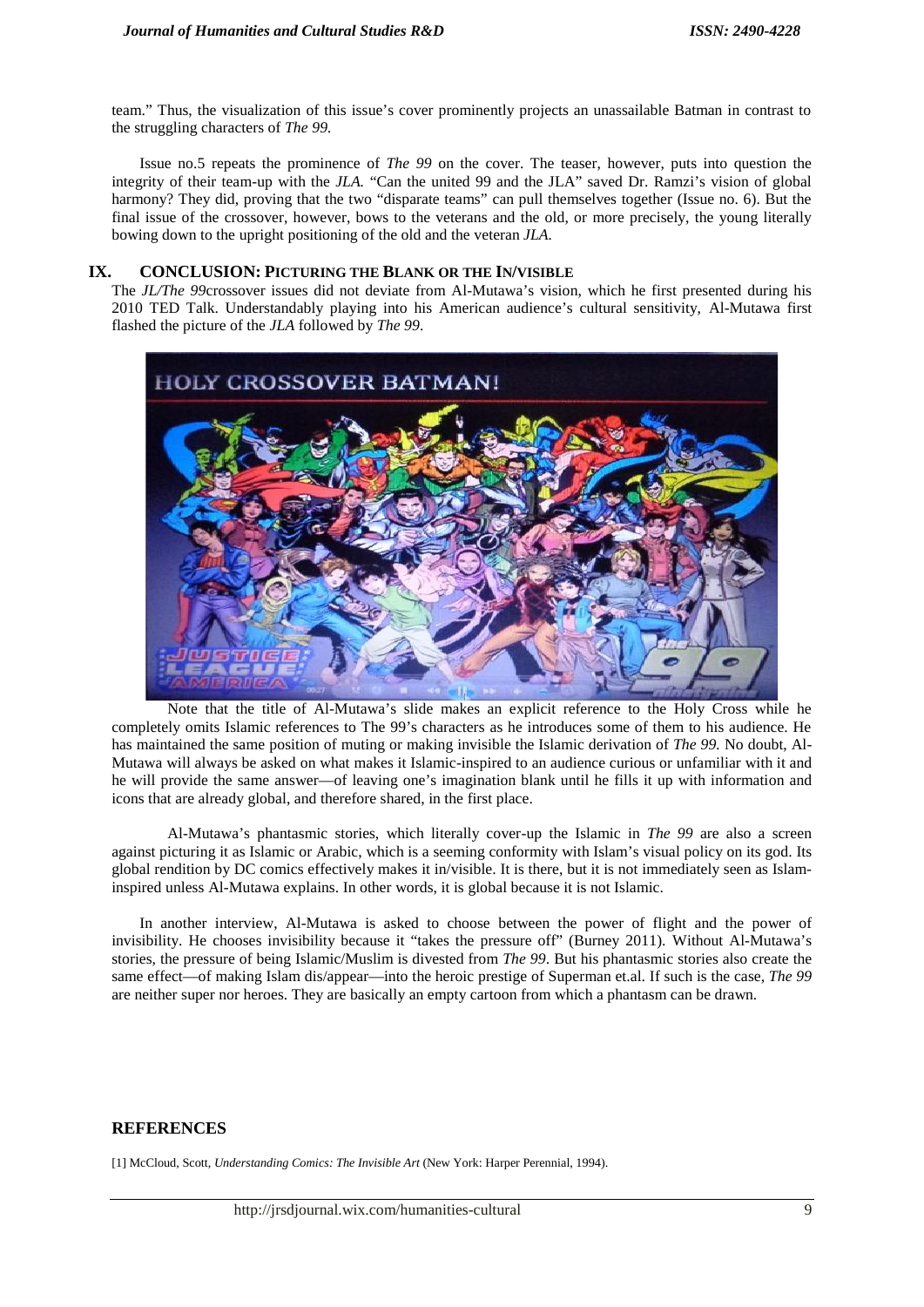[2] Mamdani, Mahmood,*Good Muslim, Bad Muslim: America, the Cold War, and the Roots of Terror.* (New York: Pantheon Books, 2004).

[3] PRI. "A Saudi Fatwa Shuns the First Comic Book to Feature Muslim Superheroes." March 29, 2014. Accessed November 10, 2015. http://www.pri.org/stories/2014-03-28/saudi-fatwa-shuns-first-comic-book-feature-muslim-superheroes

[4] Santo, Avi. "''Is It a Camel? Is It a Turban? No, It's The 99'': Branding Islamic Superheroes as Authentic Global Cultural Commodities." *Television New Media 15 (2014*): 679-695. 2014 15: 679 http://tvn.sagepub.com/content/15/7/679

[5] Fox Harrell, D., *Phantasmal Media: An Approach to Imagination, Computation, and Expression* (Massachusetts: MIT Press, 2013).

[6] Robb, Brian J., *A Brief History of Superheroes* (Philadelphia: Running Press Book Publishers, 2014).

[7] DiPaolo, Marc, *War, Politics and Superheroes: Ethics and Propaganda in Comics and Film*. (Jefferson, N.C.: McFarland & Company, Inc., 2011).

[8] Phillips, Nickie D., and Staci Strobl, *Comic Book Crime: Truth, Justice, and the American Way* (New York: New York University Press, 2013).

[9] Shryock, Andrew, ed., *Islamophobia/Islamophilia : Beyond the Politics of Enemy and Friend* (Bloomington: Indiana University Press, 2010).

[10] Al-Mutawa, Naif.. "Why I based Superheroes on Islam." July 2, 2009. Accessed November 15, 2015. http://news.bbc.co.uk/2/hi/middle\_east/8127699.stm

[11] \_\_\_\_\_\_\_\_\_\_\_\_\_. "Islam-inspired Comic Superheroes Fight for Peace." *CNN,* August 22, 2010. Accessed October 23, 2015. http://edition.cnn.com/2010/OPINION/08/22/al-mutawa.islamic.superheroes/

[12] Rogers, Vaneta. "Islamic Archetypes: The 99 Meet DC's Justice League." August 23, 2010. Accessed 17 November 2015. http://www.newsarama.com/5945-islamic-archetypes-the-99-meet-dc-s-justice-league-in-oct.html

[13] Brittan, David. "Why Can't a Comic Be Islamic." 2006. Accessed November 15, 2015. http://www.tufts.edu/alumni/magazine/summer2006/departments/alumniNewsmakers.html

[14] Elliman, Henry. "Haverford Conversation: Dr. Naif-Al Mutawa." February 20, 2012. Accessed November 15, 2015. https://www.haverford.edu/college-communications/news/haverford-conversation-dr-naif-al-mutawa

[15] Fingeroth, Danny. *Superman on the Couch: What Superheroes Really Tell Us about Ourselves and our Society.* New York: The Continuum International Publishing Group Inc., 2004.

[16] Hasan, Riaz. "What Motivates the Suicide Bombers? Study of A Comprehensive Database Gives a Surprising Answer." September 3, 2009. Accessed November 10, 2015. http://yaleglobal.yale.edu/content/what-motivates-suicide-bombers-0

[17] MacMillan, Leslie. "Profile: Naif Al-Mutawa." January 21, 2008. Accessed November 5, 2015. http://www.tufts.edu/home/feature/?p=99

[18] Hagmann, Jannis."The 99'' Cartoons Islamic Super-Heroes." August 27, 2012. Accessed November 12, 2015. https://en.qantara.de/content/the-99-cartoons-islamic-super-hero

[19] Elliman, Henry. "Haverford Conversation: Dr. Naif-Al Mutawa." February 20, 2012. Accessed November 15, 2015. https://www.haverford.edu/college-communications/news/haverford-conversation-dr-naif-al-mutawa

[20] Al-Mutawa, Naif. "Superheroes inspired by Islam." *Ted Talk*, July 2010. Accessed November 15, 2010. http://www.ted.com/talks/naif\_al\_mutawa\_superheroes\_inspired\_by\_islam

[21] Hasan, Riaz. "What Motivates the Suicide Bombers? Study of A Comprehensive Database Gives a Surprising Answer." September 3, 2009. Accessed November 10, 2015. http://yaleglobal.yale.edu/content/what-motivates-suicide-bombers-0

[22] Hagmann, Jannis."The 99'' Cartoons Islamic Super-Heroes." August 27, 2012. Accessed November 12, 2015. https://en.qantara.de/content/the-99-cartoons-islamic-super-heroes

[23] Boustany, Nora. "Superheroes Powered on Islam." *Washington Post*, February 8, 2006. Accessed November 10, 2015. http://www.washingtonpost.com/wpdyn/content/article/2006/02/07/AR2006020702034\_pf.html

[24]Al-Mutawa, Naif (a). "The Dumb Fish in the Desert." 2015. Accessed November 20, 2015. http://www.al-mutawa.com/articles/the dumb-fish-in-the-desert/

[25] Al-Mutawa, Naif. (b). "A Tale of 4 Emails." 2015. Accessed November 20, 2015. http://www.al-mutawa.com/articles/a-tale-of-4 emails/

[26] Mujtaba, Syed Ali. "The 99'—A World Class Brand with Muslim Values." *Dinar Standard,* May 28, 2008. Accessed October 15, 2015. http://dinarstandard.com/marketing/the-99-a-world-class-brand-withmuslim-values/

[27] Solotaroff, Isaac. "Interview: Naif Al-Mutawa." 2002-2011. Accessed 10 November 2015. http://www.pbs.org/frontlineworld/stories/kuwait605/creator.html